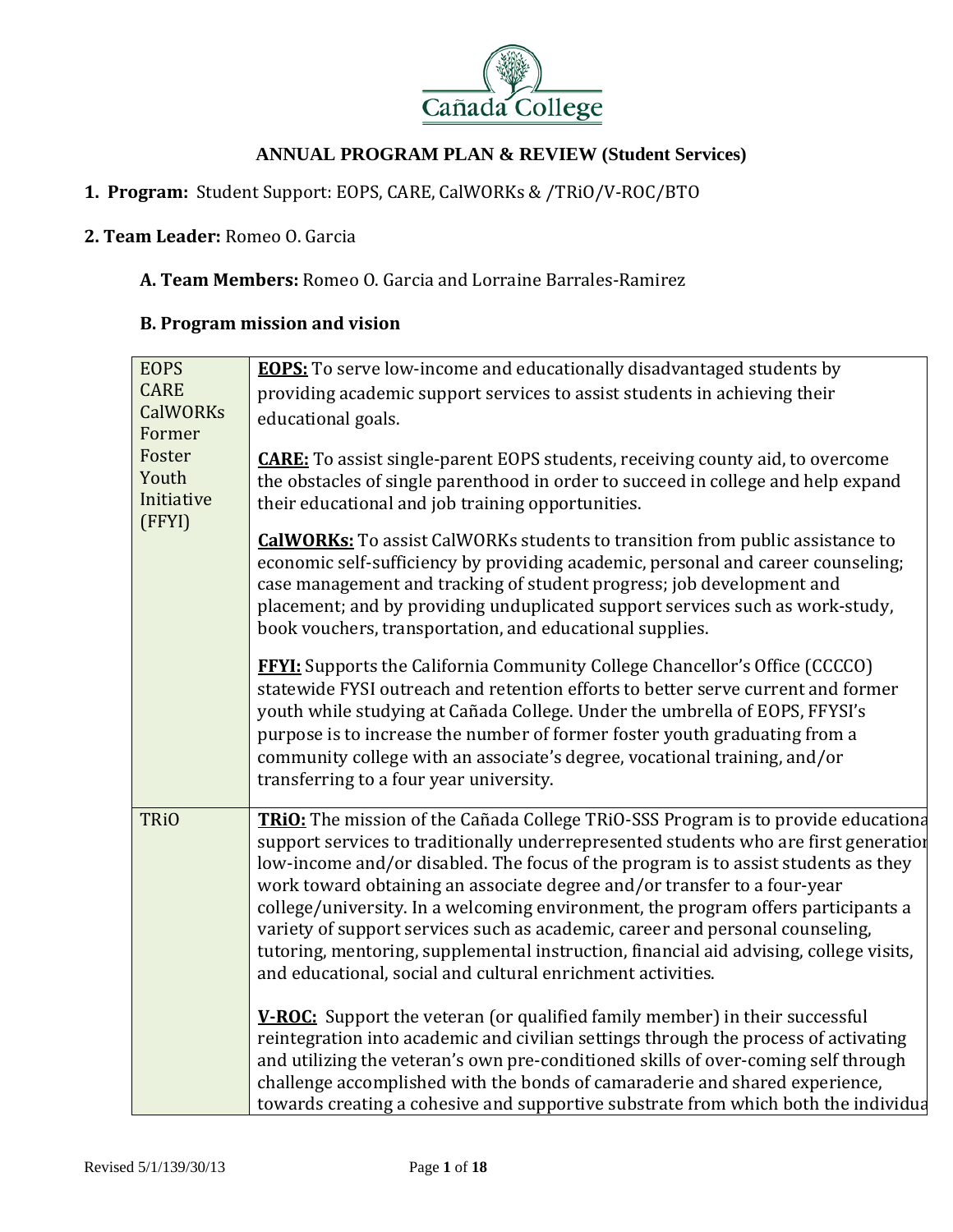

| veteran and the group as a whole can grow positively into who they are to become.<br>This is to be accomplished through the creation of an environment that is both<br>challenging and supportive while learning through one's attitudes. |
|-------------------------------------------------------------------------------------------------------------------------------------------------------------------------------------------------------------------------------------------|
| <b>BTO:</b> The focus of the Peer Mentorship Program is to increase retention rates<br>and persistence while providing a positive and successful transition for First<br><b>Generation Students</b>                                       |

## **3. Program / Department Data Measures – and reflection**

## **What Program or department data measures were used this past cycle? (surveys, usage, etc.)**

| <b>EOPS</b>      | <b>Student Served 2012-13</b> | <b>Retention with in cours</b> | <b>Completion (AA, AS or</b> |
|------------------|-------------------------------|--------------------------------|------------------------------|
| <b>CARE</b>      | (unduplicated count)          | or program 2012-13             | Certificate) 2011-12         |
| CalWORKs         |                               |                                |                              |
| Former Foster    | EOPS: 425 students were serve | 62% of EOPS/CARE               | 86 EOPS students             |
| Youth Initiative |                               | students who participate       | graduated or earned          |
| (FFYI)           | CARE: 26 students were served | in fall 2012, returned in      | their certificate in         |
|                  |                               | spring, 2013.                  | 2011/12                      |
|                  | CalWORKs: 37 students were    |                                |                              |
|                  | served                        | 68% of CalWORKs                | 7 CalWORKs students          |
|                  |                               | students who started in        | graduated or earned          |
|                  |                               | fall 2012, returned in         | their certificate in         |
|                  |                               | spring, 2013.                  | 2011/12                      |

TRiO: For 2012-2013, TRiO can positively identify compliance with Funded-to-serve objectives. However, persistence, good academic standing objectives are not measured until after the close of the academic year and reported the following Fall.

| Program Year 2012 - 2013                                                                                                                                                                                                          |                  |           |                       |
|-----------------------------------------------------------------------------------------------------------------------------------------------------------------------------------------------------------------------------------|------------------|-----------|-----------------------|
| SSS Objectives (Used to calculate Prior Experience Points)                                                                                                                                                                        | <b>Objective</b> | Outcome   | Numerator Denominator |
| <b>Funded Number Criteria:</b>                                                                                                                                                                                                    |                  |           |                       |
| SSS participants that were served during the fiscal year.                                                                                                                                                                         | 165              | 113.93%   | 165 - 1 품<br>188      |
| <b>Met Eligibility Criteria:</b><br>At least two-thirds of the participants served during the project should be low-income and<br>first-generation, students with disabilities, or students with disabilities who are low-income. | $66.67\%$        | $81.38\%$ | 153<br>188 ㅡ  ᆸ       |
| <b>Disability Criteria:</b><br>If project served students with disabilities, at least one-third of those students are low-income.                                                                                                 | 33.33%           | $47.82\%$ | $\sim$                |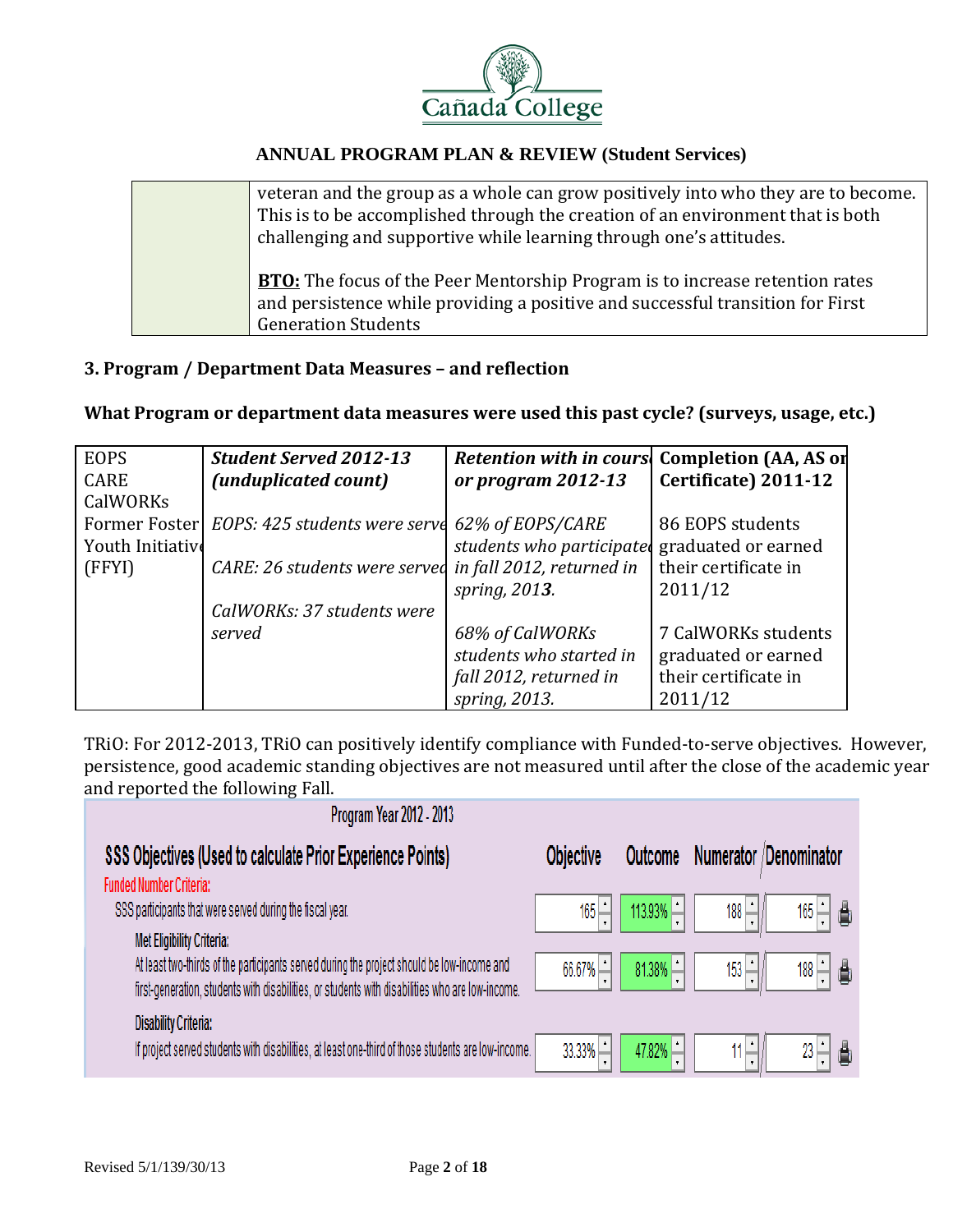

TRiO: For 2011-2012, TRiO submitted the following outcomes to Department of Education for Annual Performance Report.

| Program Year 2011 - 2012                                                                                                                                                                      |                  |                |                            |                        |
|-----------------------------------------------------------------------------------------------------------------------------------------------------------------------------------------------|------------------|----------------|----------------------------|------------------------|
| <b>SSS Objectives (Used to calculate Prior Experience Points)</b>                                                                                                                             | <b>Objective</b> | <b>Outcome</b> |                            | Numerator /Denominator |
| <b>Funded Number Criteria:</b><br>SSS participants that were served during the fiscal year.                                                                                                   |                  | 103.03%        | 170                        | $165 -$                |
| <b>Met Eligibility Criteria:</b>                                                                                                                                                              | $165 -$          |                |                            | 賁                      |
| At least two-thirds of the participants served during the project should be low-income and<br>first-generation, students with disabilities, or students with disabilities who are low-income. | 66.67%           | 85.29%         | 145                        | $170 -$<br>₿           |
| <b>Disability Criteria:</b>                                                                                                                                                                   |                  |                |                            |                        |
| If project served students with disabilities, at least one-third of those students are low-income.                                                                                            | 33.33%           | $36.36\%$      | $\frac{1}{\epsilon}$<br>8  | $22 -$<br>å            |
| Persistence Rate (4 year college): #34 = 1, or 5 $/$ (# 22 = 1, 2, 8 or 9 OR #funded : greater of the two)                                                                                    |                  |                |                            |                        |
| Objective: x% of all project participants served by the SSS Project will persist from one<br>academic year to the beginning of the next academic year or graduate and/or transfer from a      | 0.00%            | 64.11%         | 109                        | $170 -$<br>賁           |
| 2-year to a 4-year institution during the academic year.                                                                                                                                      |                  |                |                            |                        |
| Persistence Rate (2 year college): #34 = 1, 2, 3 or 4 / (# 22 = 1, 2, 8 or 9 OR #funded : greater of the two)                                                                                 |                  |                |                            |                        |
| Objective: x% of all project participants served by the SSS Project will persist from one<br>academic year to the beginning of the next academic year or graduate and/or transfer from a      | 0.00%            | $81.17\%$      | 138                        | $170 -$<br>蒷           |
| 2-year to a 4-year institution during the academic year.                                                                                                                                      |                  |                |                            |                        |
| Good Academic Standing (GSA) Rate: #24 = 1 / $($ # 22 = 1, 2, or 8 OR #funded minus #22 =9 : greater of the two)                                                                              |                  |                |                            |                        |
| Objective: x% of all project participants served by the SSS Project will meet the performance level                                                                                           | 0.00%            | 82.94%         | 141                        | $170 -$<br>賁           |
| required to stay in good academic standing at the grantee institution.                                                                                                                        |                  |                |                            |                        |
| Bachelor's Degree Attainment Rate: (for 4-year institutions only) #31 = 4 or 6 $/$ # 21 = 8                                                                                                   |                  |                |                            |                        |
| Objective: x% of new participants served each year will graduate within six (6) years.                                                                                                        | 0.00%            | 0.00%          | $\frac{1}{\cdot}$          | $11 -$<br>蒷            |
| Associate's Degree or Certificate Attainment Rate: (for 2-year institutions only)                                                                                                             |                  |                |                            |                        |
| Objective: x% of new participants served each year will graduate with an associates degree or                                                                                                 | 0.00%            | 22.72%         | $\frac{1}{x}$<br>15        | $66 -$<br>賁            |
| certificate within four (4) years. #31 = 1, 2, 10, 11 or 12 $/$ # 21 = 10                                                                                                                     |                  |                |                            |                        |
| Associate's Degree or Certificate Transfer Rate (Option 1): (for 2-year institutions only)                                                                                                    |                  |                |                            |                        |
| Objective: x% of new participants served each year will transfer with an associates degree or<br>certificate within four (4) years. #31 = 11 or 12 $/$ # 21 = 10                              | 0.00%            | 21.21%         | $\frac{1}{\sqrt{2}}$<br>14 | $66 -$<br>å            |
| Associate's Degree or Certificate Transfer Rate (Option 2): (for 2-year institutions only)                                                                                                    |                  |                |                            |                        |
| Objective: x% of new participants served each year will transfer with an associates degree or                                                                                                 | 0.00%            | 93.33%         | $\frac{1}{\epsilon}$<br>14 | 15<br>Ô                |
| certificate within four (4) years. #31 = 11 or 12 $/$ # 21 = 10 and #31 = 1, 2, 10, 11 or 12                                                                                                  |                  |                |                            |                        |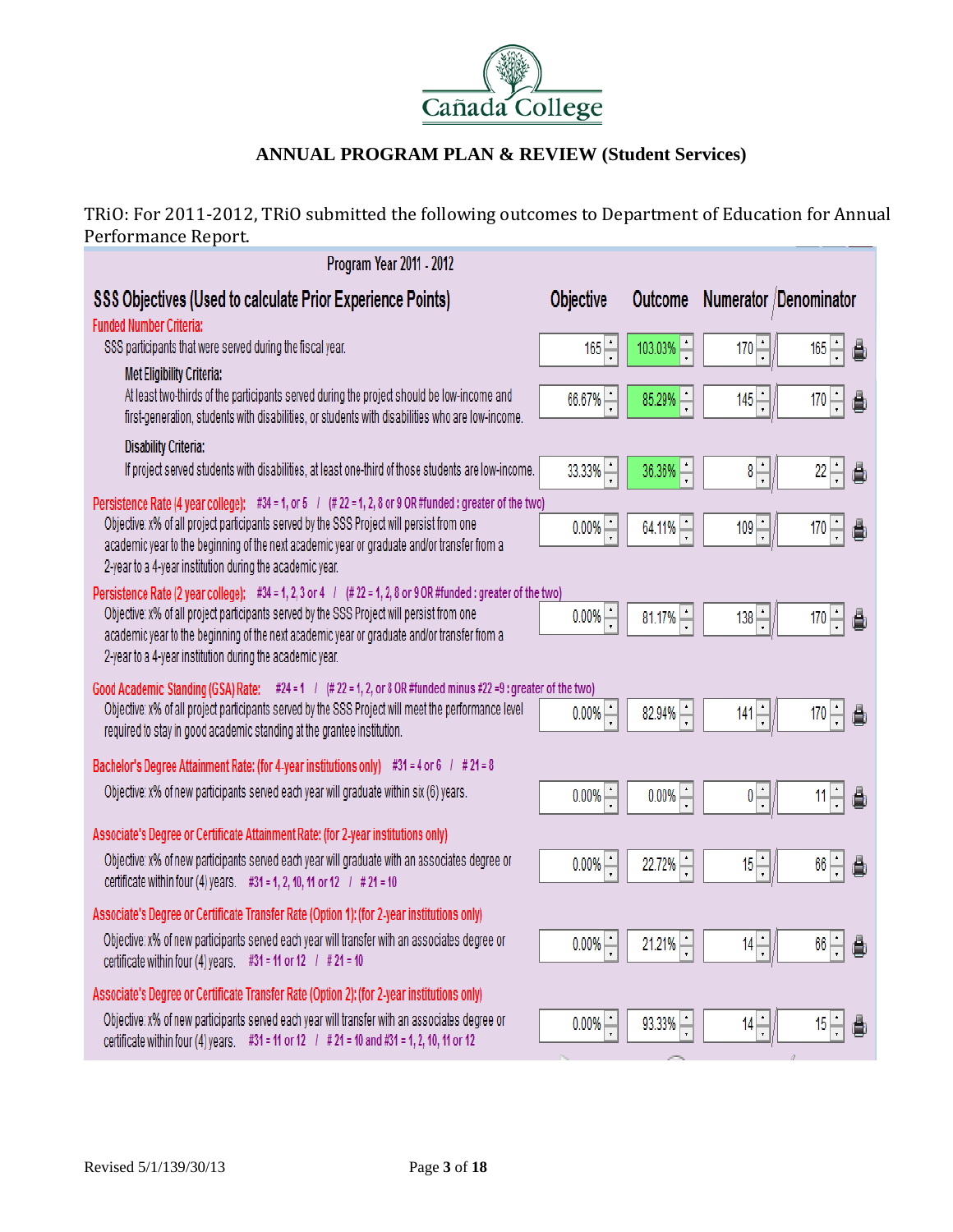

| <b>BTC</b> | <b>How many students served?</b>                                      |
|------------|-----------------------------------------------------------------------|
|            | <b>New Participants</b>                                               |
|            | <b>Continuing</b>                                                     |
|            | <b>Prior Year Participants - Still Enrolled, but no longer served</b> |
|            | <b>Prior Year Participants - No Longer Enrolled</b>                   |
|            |                                                                       |

## **List any program/department major accomplishments.**

| 011<br>'<br>۰ سه |  |
|------------------|--|
|------------------|--|

| <b>EOPS</b>      | 1. 2,519 counselor/student contacts for 2011-12                   |
|------------------|-------------------------------------------------------------------|
| <b>CARE</b>      | 2. 228 of students attended new and continuing orientations       |
| CalWORKs         | 3. 23 of students attended year-end ceremony                      |
| Former Foster    | 4. \$88,442 was spent in support of student textbooks rentals and |
| Youth Initiative | purchases                                                         |
| (FFYI)           | 5. \$12,240 was spent in support of student gas vouchers          |
|                  | 6. \$10,389 was spent in support of transportation                |
|                  | 7. \$5,000 was spent support student tutoring                     |
|                  | 8. \$8,441 were awarded in CARE Educational Grants                |
|                  | 9. \$1,200 was spent on covering students' PTK membership fee     |
|                  | 10. \$5,365 were given in CARE food vouchers (\$5 each)           |

#### **2012‐13**

| <b>EOPS</b>      | 1. Increased the number of students we served in EOPS from 297 in      |
|------------------|------------------------------------------------------------------------|
| <b>CARE</b>      | 2011-12 to 425 in 2012-13.                                             |
| CalWORKs         | a. EOPS: 425 unduplicated (duplicated: fall 232/spring 308)            |
| Former Foster    | b. CARE: 27 unduplicated (duplicated: fall 21/spring 19)               |
| Youth Initiative | c. CalWORKs: 37 unduplicated (duplicated: fall 31/spring 30)           |
| (FFYI)           | 2. Implemented group counseling session for students to fulfill one of |
|                  | the three student contacts that are required. (examples of topics:     |
|                  | undecided major, worried about not passing a class, and AA-T/AS-       |
|                  | Ts). Fall: 5 sessions/Spring: 4 sessions                               |
|                  | 3. Made available EOPS/CARE/CalWORKs drop-in counseling hours.         |
|                  | 4. Continued to offer a variety of CARE and CalWORKs workshops. In     |
|                  | addition, we have collaborated with SMCo Human Services Agency         |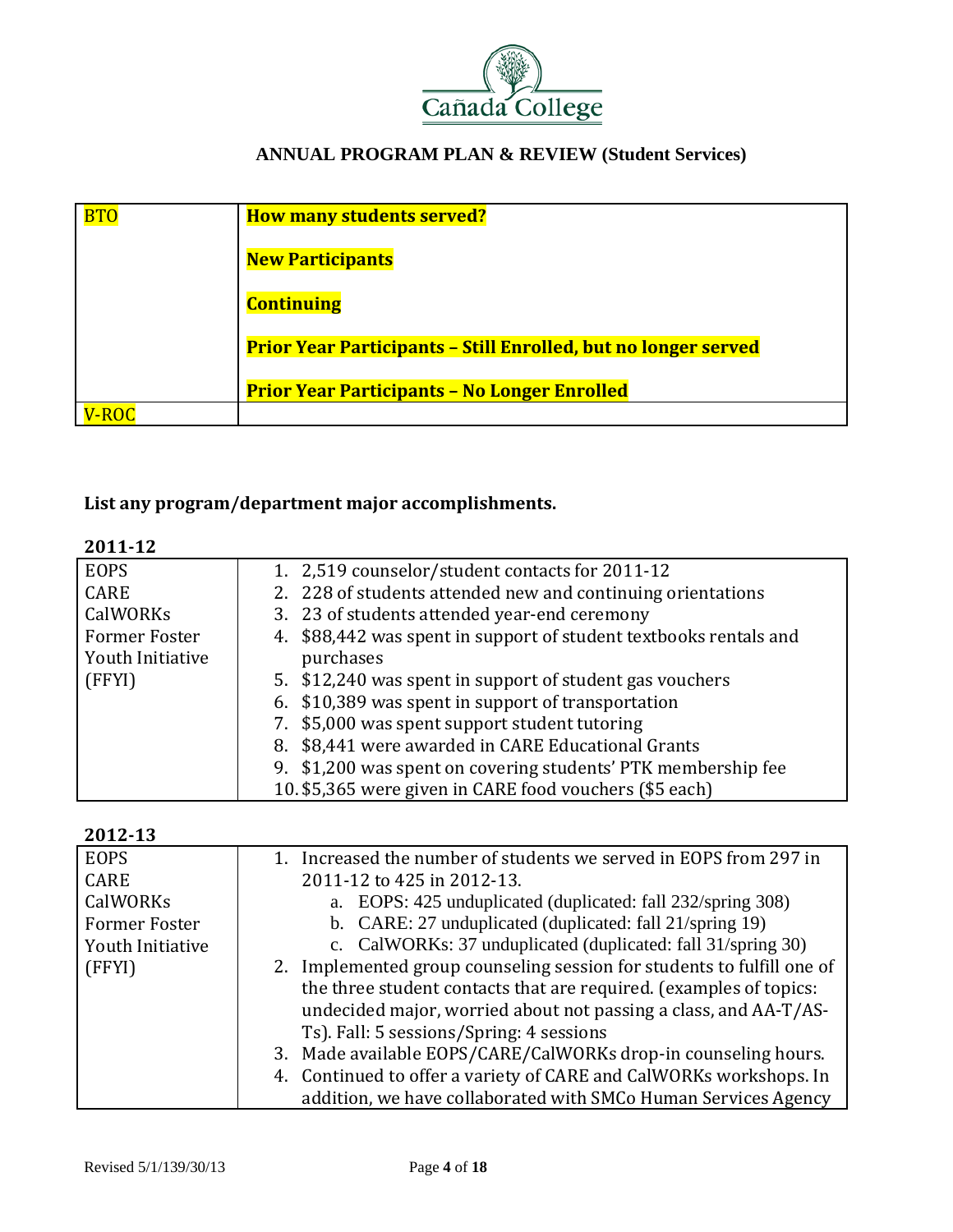

|                     | to conduct CARE/CalWORKs workshops. (examples of topics:<br>stress management, interview skills, updates to CalWORKs<br>changes, etc.). Fall: 3 workshops/Spring: 4 workshops<br>5. Was granted an augmentation for EOPS books of \$1,393.<br>6. Was granted an augmentation for CARE educational grants, food<br>vouchers and/or gas cards of \$2,328.<br>7. In spring 2013, implemented the EOPS Points Reward program to<br>promote student engagement and participation in various College<br>sponsored activities (i.e. Transfer, Outreach, etc.). Will award up to<br>seven \$100 Grants.<br>8. Started to accept AB540 students into EOPS/CARE in Spring 2013.<br>9. In Spring 2013, conducted presentations in ESL classes to promote<br>EOPS/CARE and CalWORKs.<br>10. Continued to collaborate with TRiO, BTO, Transfer Center, and<br>Basic Skills to coordinate 4-year university campus tours with<br>funding being made possible through the Vending Commission.<br>Approximately 150 students the following campuses: SFSU, UCSC,<br>SJSU, and University of San Francisco.<br>11. Made classroom presentation to promote<br>EOPS/CARE/CalWORKs/FFYI Programs. Visited eight ESL classes<br>- ESL 912/913/914/400 (approximately 200 students)<br>12. EOPS Club fundraised enough money to fund two \$250<br>scholarships: EOPS Scholarship and the Pamela Ward-Smith<br>(CARE/CalWORKs) Scholarship. |
|---------------------|----------------------------------------------------------------------------------------------------------------------------------------------------------------------------------------------------------------------------------------------------------------------------------------------------------------------------------------------------------------------------------------------------------------------------------------------------------------------------------------------------------------------------------------------------------------------------------------------------------------------------------------------------------------------------------------------------------------------------------------------------------------------------------------------------------------------------------------------------------------------------------------------------------------------------------------------------------------------------------------------------------------------------------------------------------------------------------------------------------------------------------------------------------------------------------------------------------------------------------------------------------------------------------------------------------------------------------------------------------------------------------------------------------------------|
|                     | 13. In spring 2013, reestablished the EOPS/CARE/CalWORKs/FFYI<br>Newsletters.                                                                                                                                                                                                                                                                                                                                                                                                                                                                                                                                                                                                                                                                                                                                                                                                                                                                                                                                                                                                                                                                                                                                                                                                                                                                                                                                        |
| <b>TRiO Student</b> | <b>Mandatory Services</b>                                                                                                                                                                                                                                                                                                                                                                                                                                                                                                                                                                                                                                                                                                                                                                                                                                                                                                                                                                                                                                                                                                                                                                                                                                                                                                                                                                                            |
| Support             |                                                                                                                                                                                                                                                                                                                                                                                                                                                                                                                                                                                                                                                                                                                                                                                                                                                                                                                                                                                                                                                                                                                                                                                                                                                                                                                                                                                                                      |
| Services            | Intake Orientation: We launched our 2 <sup>nd</sup> year of hosting an earlier intake<br>orientation. TRiO staff have assessed that it was critical for us to meet<br>with students earlier during the summer so that we can introduce<br>students to our counseling, tutoring, and support services early to help<br>them better navigate for first day of Fall semester onward.                                                                                                                                                                                                                                                                                                                                                                                                                                                                                                                                                                                                                                                                                                                                                                                                                                                                                                                                                                                                                                    |
|                     | Tutoring: Re-framing tutoring services to not just occasional interactions<br>for just a specific assignment. We are building language and meaning to<br>Writing Coach and Math Coach for ongoing support and scaffolding of<br>skills.                                                                                                                                                                                                                                                                                                                                                                                                                                                                                                                                                                                                                                                                                                                                                                                                                                                                                                                                                                                                                                                                                                                                                                              |
|                     | Transfer Success Tours: Continued partnership with Transfer Success<br>Tours Collaborative (Transfer Center, EOPS, BTO, TRiO, and Basic Skills<br>Learning Community) through Vending Commission Funding Support.                                                                                                                                                                                                                                                                                                                                                                                                                                                                                                                                                                                                                                                                                                                                                                                                                                                                                                                                                                                                                                                                                                                                                                                                    |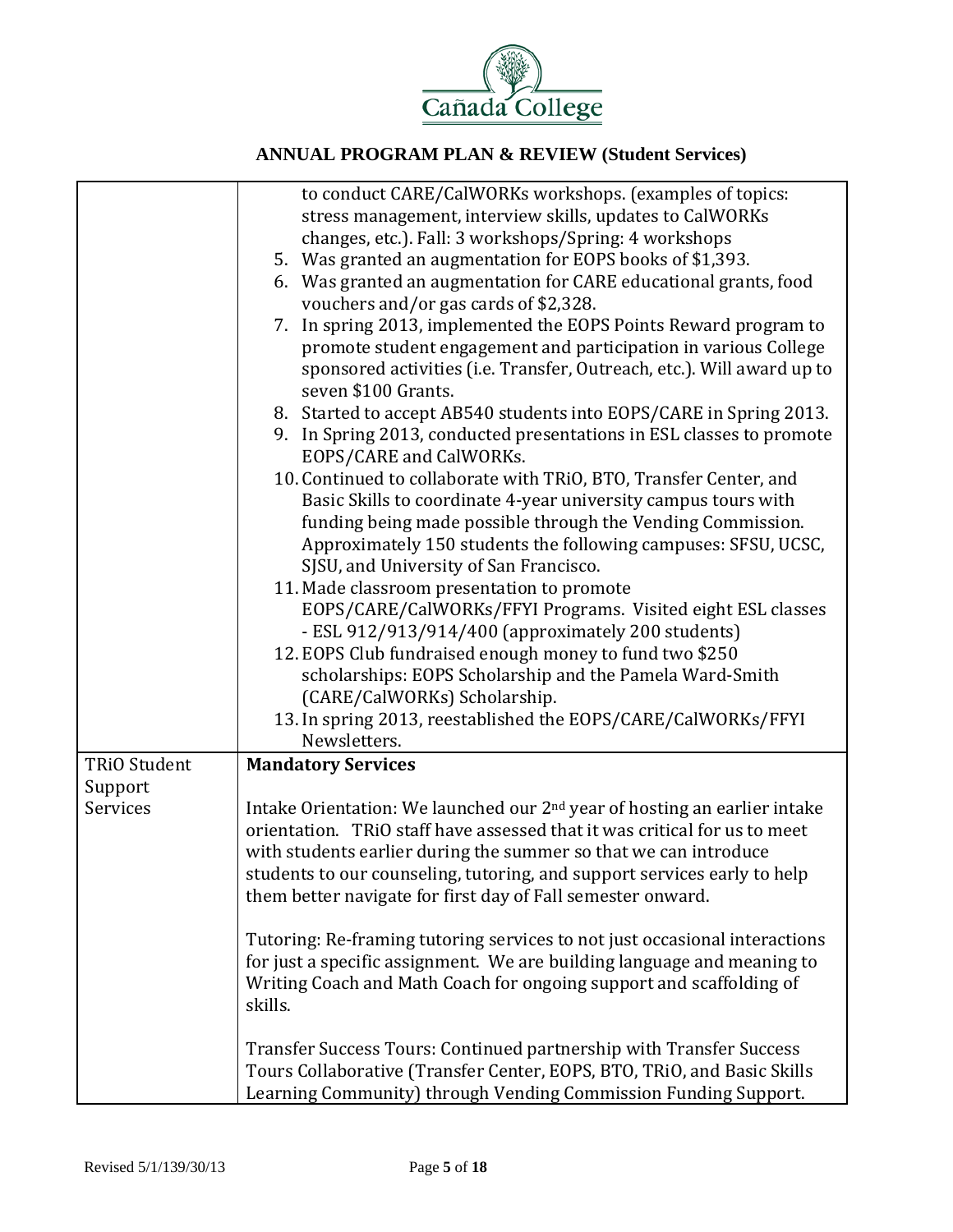

| Tours for 2012-2013 include:                                                                                                                        |
|-----------------------------------------------------------------------------------------------------------------------------------------------------|
| San Francisco State University<br>$\bullet$                                                                                                         |
| San Jose State University                                                                                                                           |
| <b>UC Santa Cruz</b>                                                                                                                                |
| University of San Francisco - This is the first year that Transfer                                                                                  |
| Success Tours offered a private institution tour. Data demonstrates<br>that more and more of our students are pursuing private institutions         |
| due to better financial aid packages, less impacted majors, and smaller                                                                             |
| classroom sizes.                                                                                                                                    |
|                                                                                                                                                     |
| <b>Intrinsic Enrichment Services</b>                                                                                                                |
| Grant Aid: TRiO continued to offer mini grants to students to offset the                                                                            |
| cost of academic relate expenses such as books. TRiO partners with                                                                                  |
| Financial Aid to confirm minimum Pell Grant award which determines the                                                                              |
| Grant Aid amount. 9 students were selected for an amount of \$550 each.                                                                             |
|                                                                                                                                                     |
| Pilot Book Voucher Program: With grass-root fundraising efforts by TRiO                                                                             |
| Student Advisory Council (TSAC), TRiO and TSAC were able to offer a pilot<br>book voucher program of \$50 for 10 students.                          |
|                                                                                                                                                     |
| Fall Cultural Enrichment Trip: The federal TRIO regulations allows for                                                                              |
| cultural enrichment and exposure, especially for low income students and                                                                            |
| first generation students who may have limited financial resources and/or                                                                           |
| limited cultural capital to explore local enrichment opportunities such as                                                                          |
| the theater, museums, exhibits, etc. In Fall 2012, TRiO hosted 15 students                                                                          |
| to attend Lion King the Musical at San Francisco.                                                                                                   |
| <b>TRiO Student Advisory Council</b>                                                                                                                |
|                                                                                                                                                     |
| Service Learning: TRiO in partnership with TSAC collaborated for the 3rd<br>year with the Boys & Girls Club of the Peninsula to host two workshops: |
| 1. Financial Literacy Workshop                                                                                                                      |
| 2. I'm First - First Generation Student Panel & Workshop                                                                                            |
| Funding for this event was supported by the Office of the President. An                                                                             |
| initial conversation was started with BGCP Director to formalize                                                                                    |
| collaboration via an MOU and to discuss sustainable funding for                                                                                     |
| workshops.                                                                                                                                          |
| Financial Literacy: TRiO partnered with Calfresh Second Harvest to offer                                                                            |
| clinics to assist students on securing CalFresh debit cards to access free                                                                          |
| food. Due to low turnout at these clinics during Fall 2012, Calfresh and                                                                            |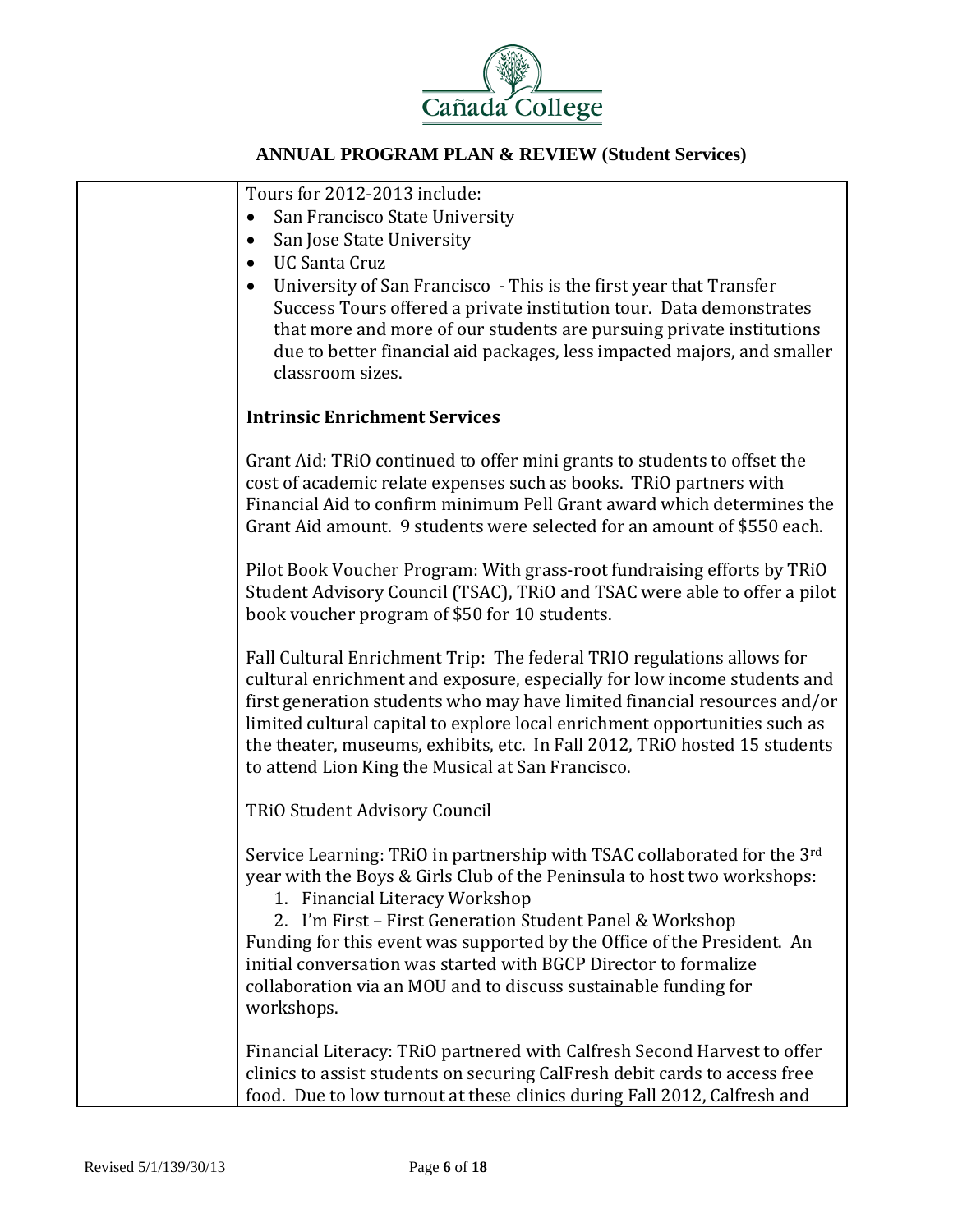

| TRIO assessed to not continue workshops in Spring. TRIO, in partnership    |
|----------------------------------------------------------------------------|
| with BTO and with the hiring of a Financial Literacy Retention Specialist, |
| are working to create new Financial Literacy partners to launch            |
| workshops again in Fall 2013.                                              |

## **What changes have you seen, and why?**

#### **2012‐13**

| <b>EOPS</b>                | 1. In Fall 2012, the full-time EOPS/CARE/CalWORKs Counselor and               |  |  |
|----------------------------|-------------------------------------------------------------------------------|--|--|
| <b>CARE</b>                | Coordinator took on the additional duties of the Director for                 |  |  |
| CalWORKs                   | overload. After further evaluation from Human Resources, it was               |  |  |
| <b>Former Foster Yout</b>  | explained that a faculty member in our District could not take on             |  |  |
| Initiative (FFYI)          | management duties. As such, the solution was to have the Dean of              |  |  |
|                            | Counseling take on the directorship for                                       |  |  |
|                            | EOPS/CARE/CalWORKs/FFYI at 50% effort of her time for Spring                  |  |  |
|                            | 2013.                                                                         |  |  |
|                            | 2. It was approved to hire EOPS/CalWORKs Counselor and                        |  |  |
|                            | Coordinator to start in Fall 2013. Funding for this position will             |  |  |
|                            | come from EOPS matching funds and CalWORKs/TANF funds. This                   |  |  |
|                            | will allow the current full-time faculty to work as the EOPS/CARE             |  |  |
|                            | Counselor and Coordinator. Having two certificated Coordinators               |  |  |
|                            | in these programs will allow the Dean to reduce her effort to 20%,            |  |  |
|                            | which will be a more efficient way on how the programs will be                |  |  |
|                            | managed.                                                                      |  |  |
|                            | 3. Hired permanent OA II position to start in August 2013. This               |  |  |
|                            | position will be funded by EOPS, CARE, CalWORKs, and TANF                     |  |  |
|                            | funds. In the meantime, it was approved for the OAII temporary                |  |  |
|                            | position to be extended through June 2013.                                    |  |  |
|                            | 4. Since EOPS/CARE can now accept AB540 students. We will                     |  |  |
|                            | continue to see an increase of eligible students.                             |  |  |
| <b>TRiO Student</b>        | <b>Budget Reduction:</b> Although the Department of Education appropriated    |  |  |
| Support<br><b>Services</b> | \$237,000 for the annual program budget for TRiO-SSS, across the board,       |  |  |
|                            | TRiO programs received a 3.1% reduction in funding for 2012-2013.             |  |  |
|                            | Mandated Services: Student Support Services (SSS) TRiO: Mandated              |  |  |
|                            | Services <sup>[2]</sup> Regulations: 34 CFR PART 646 STUDENT SUPPORT SERVICES |  |  |
|                            | <b>PROGRAM</b>                                                                |  |  |
|                            |                                                                               |  |  |
|                            | Academic Advising: An education plan leading to graduation and/or             |  |  |
|                            | transfer will be created and updated with a qualified Student Specialist      |  |  |
|                            |                                                                               |  |  |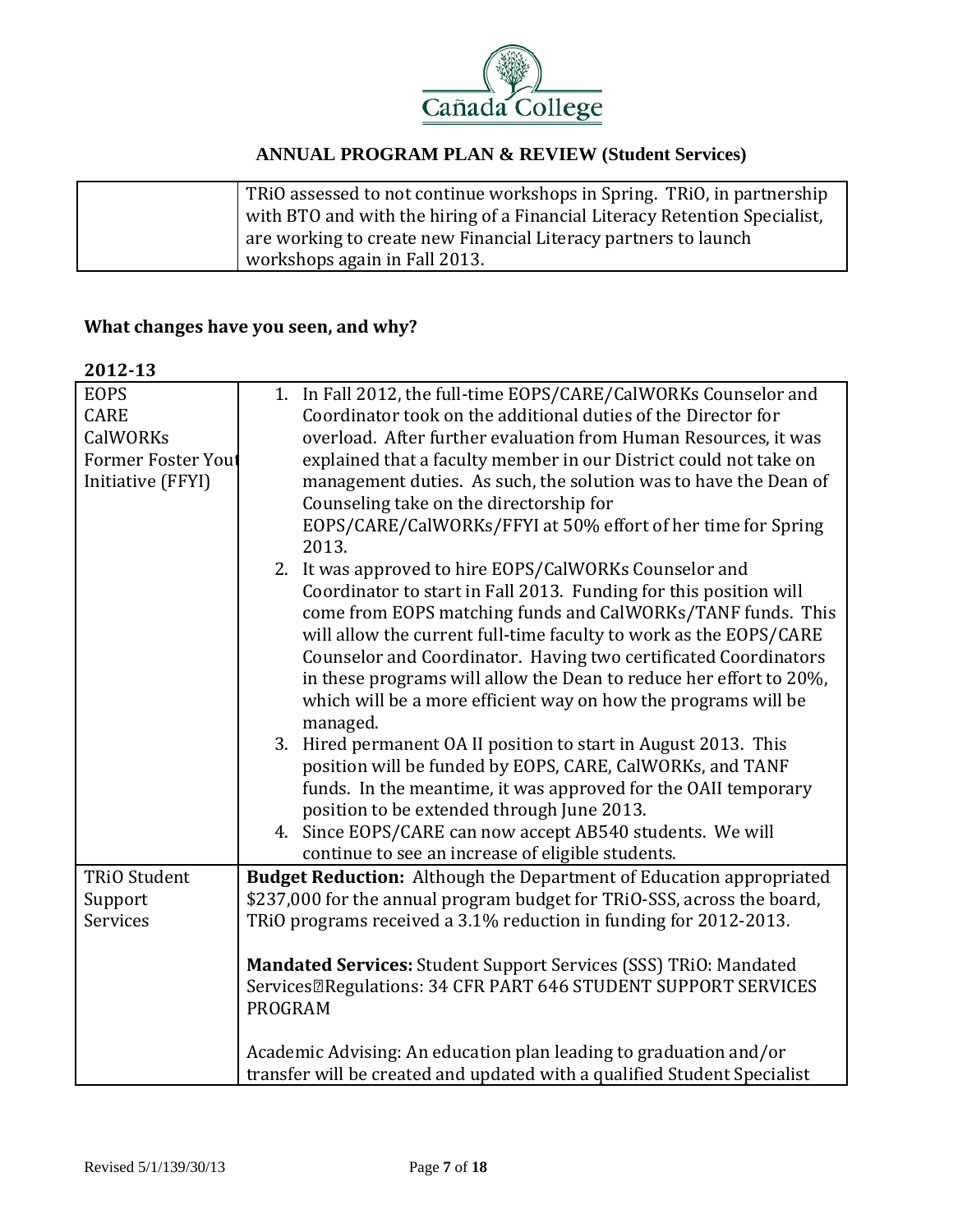

| and Counselor.                                                                                                                                                                                                                                                                                                                                                                                                               |
|------------------------------------------------------------------------------------------------------------------------------------------------------------------------------------------------------------------------------------------------------------------------------------------------------------------------------------------------------------------------------------------------------------------------------|
| Counseling: Academic and supportive counseling; early assistance for<br>registration; follow-up on mid- semester progress reports.                                                                                                                                                                                                                                                                                           |
| Academic Mentoring: Tutorial services are a key component to the success<br>of the program. SSS tutoring is provided by peer tutors who are successful<br>students and have undergone specialized NVC tutor training.                                                                                                                                                                                                        |
| Financial Aid Advising: Assistance with filling out applications for FAFSA,<br>grants, loans, and work study employment. Help with scholarship<br>searches and applications.                                                                                                                                                                                                                                                 |
| Financial & Economic Literacy: Participants that are new to SSS are given<br>financial and economic literacy information through the website<br>CashCourse. The website covers various topics including how to budget,<br>preventing identity theft, saving money, understanding financial aid, and<br>many other resources and topics. In addition, a few of these topics are<br>covered in the Counseling 97 course.       |
| College Transfer Assistance: Individual planning for admission,<br>application, and transition to four-year colleges, and universities.<br>Academic trips to a four-year institution are provided by the program.                                                                                                                                                                                                            |
| Social & Cultural Activities: Participation in theater, multicultural, and<br>academic tours of four-year institutions.                                                                                                                                                                                                                                                                                                      |
| Counseling Class: Every semester the SSS counselor, assisted by SSS staff,<br>teach a 6 week course on College Success. This is a mandatory<br>requirement of all new students who join the program.                                                                                                                                                                                                                         |
| <b>Annual Performance Report (APR)</b>                                                                                                                                                                                                                                                                                                                                                                                       |
| All grantees funded under the SSS program must submit an annual<br>performance report as a condition of the grant award. Two-year<br>institutions must keep students' records for a period of four (4) years. The<br>report must include current and prior-year participants including prior-<br>year participants no longer enrolled. The APR report covers the academic<br>time period of August 2011 through August 2012. |
| The purpose of the APR is to:                                                                                                                                                                                                                                                                                                                                                                                                |
| To determine the grantees' compliance with requirements of the<br>program <sup>[2]</sup> To assess the extent to which grantees have met their                                                                                                                                                                                                                                                                               |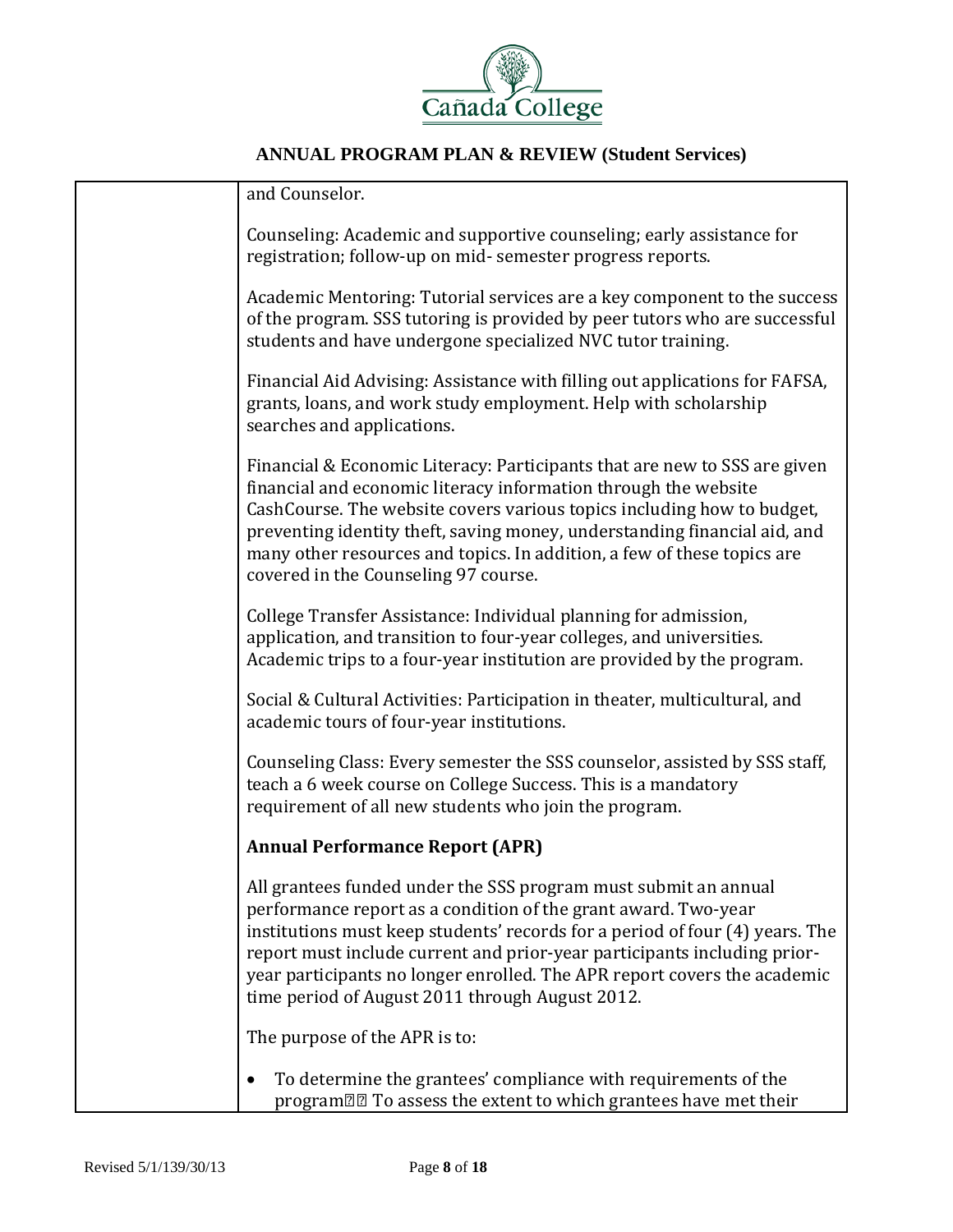

|            | approved goals and program's objectives                                                                                                                                                                                                                                                                                                                                    |
|------------|----------------------------------------------------------------------------------------------------------------------------------------------------------------------------------------------------------------------------------------------------------------------------------------------------------------------------------------------------------------------------|
|            | To calculate prior experience points <sup>[2]</sup> To generate data on the SSS<br>$\bullet$<br>program as a whole for periodic publications and in response to the                                                                                                                                                                                                        |
|            | Government Performance and Results Act (GPRA) and the Higher<br>$\bullet$<br><b>Education Opportunity Act (HEOA) Reports to Congress</b>                                                                                                                                                                                                                                   |
|            | Revisions to the APR Structure:                                                                                                                                                                                                                                                                                                                                            |
|            | To reflect the new standard objectives used in the 2010 competition                                                                                                                                                                                                                                                                                                        |
|            | To streamline the data collection process for grantees 22 To review<br>$\bullet$<br>federal efforts to collect information as required by the Paperwork<br>Reduction Act 2 To reflect changes to Program Regulations and the<br><b>HEOA</b> Act                                                                                                                            |
|            | Expanded Organizational Structure: TRiO-SSS restructured to the Office<br>of Student Support & TRiO to include Beating the Odds Peer Mentorship<br>Program, Financial Literacy (a service), and Veteran Resource &<br>Opportunity Center.                                                                                                                                  |
|            | Cost-Share of Counseling: TRiO partnered with Disabiltiy Resource Center<br>(DRC) to continue 20 hours of adjunct counseling (14 hours TRiO and 6<br>hours DRC) to support shared students with learning and/or physical<br>disability. 2012-2013 is the first year that TRiO partnered with STEM to<br>offer 18 hours of adjunct counseling (12 hours STEM, 6 hours TRiO) |
| <b>BTO</b> | <b>Staffing</b><br><b>Added counseling</b><br>Instability with short-term, temporary retention specialist positions                                                                                                                                                                                                                                                        |
|            | <b>Fuller Training</b>                                                                                                                                                                                                                                                                                                                                                     |
|            | Increased need for appointments, documentation, recordkeeping<br><b>SARS</b>                                                                                                                                                                                                                                                                                               |
| V-ROC      |                                                                                                                                                                                                                                                                                                                                                                            |

## **4. Student Learning Outcome** (SLO)

SLO: After meeting with a program counselor, a student is able to increase their level of understanding of graduation and/or transfer requirements.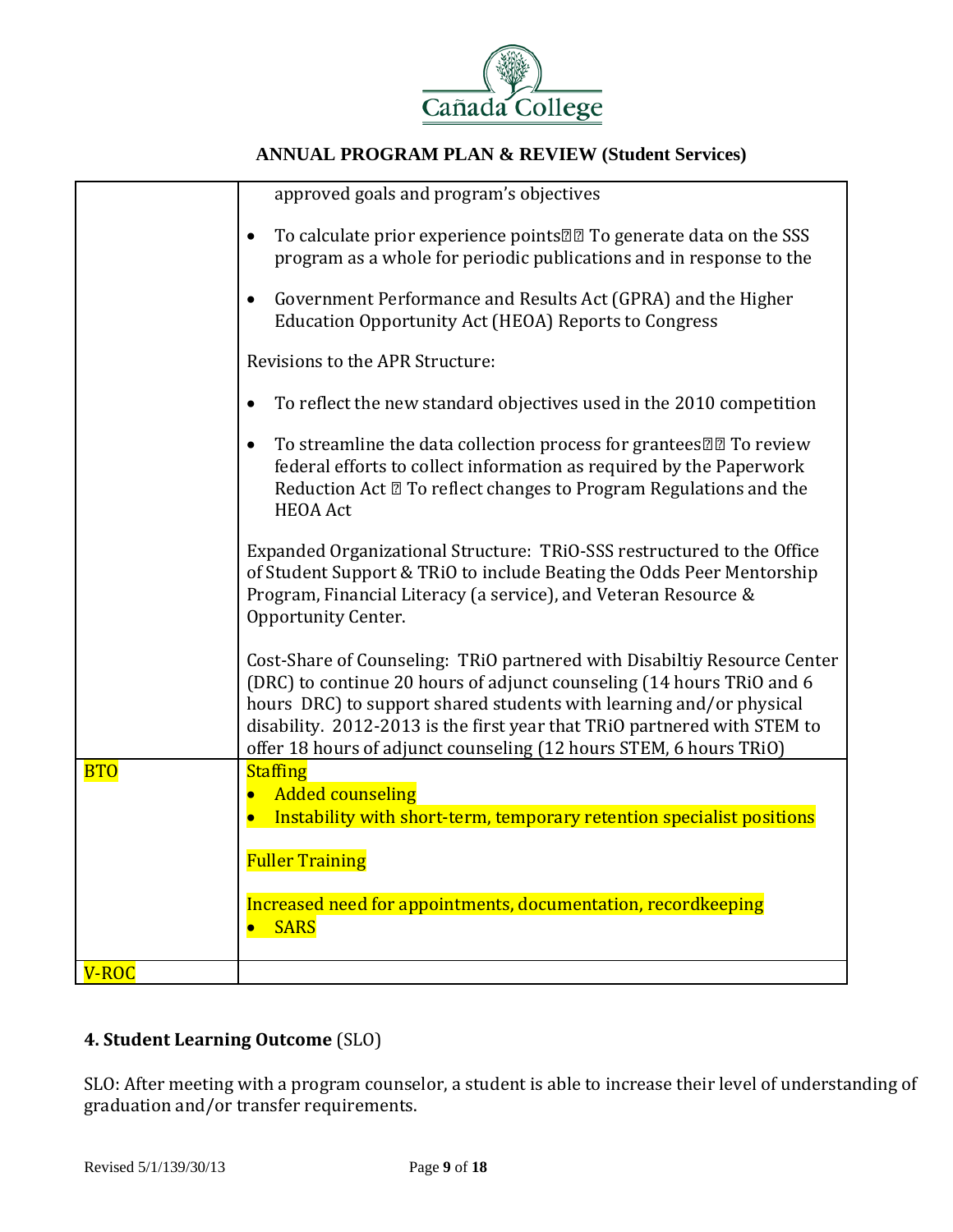

#### **A. Results from prior cycle's SLO**

Since Team 8: Student Support was newly formed this year we do not have prior SLO data results to review.

The data measures we used for 2012-13 were:

We created a pre and post SLO survey that looked at measuring the student's level of understanding of graduation and/or transfer requirements. The pre-survey was given to the student prior to their counseling appointment. Once the counseling session was done, the student was instructed to complete the post-survey. A total of 59 of surveys were completed form February 11 to March 8, 2013.

| <b>EOPS</b><br><b>CARE</b><br><b>CalWORKs</b><br>Former<br>Foster<br>Youth<br>Initiative<br>(FFYI) | • 41 surveys were completed<br>23 had an increase in knowledge<br>17 had no change<br>6 had full knowledge<br>$\circ$<br>8 had substantial knowledge<br>$\circ$<br>2 had some knowledge<br>$\circ$<br>$\circ$ 1 had no knowledge<br>• 1 had a decrease in knowledge (however the student changed major from |
|----------------------------------------------------------------------------------------------------|-------------------------------------------------------------------------------------------------------------------------------------------------------------------------------------------------------------------------------------------------------------------------------------------------------------|
| <b>TRiO</b>                                                                                        | pre to post)<br>18 surveys were completed<br>5 Had an increase in knowledge<br>$\bullet$<br>10 Had no change<br>0 Had a decrease in knowledge                                                                                                                                                               |

## **Findings:**

- Timing of survey may have impacted delta/increase in knowledge. Since we are in Spring semester, some students may have already interacted counseling to increase knowledge.
- Even though some students may have prior counseling contacts, there are still increases in knowledge; therefore, a scaffolding of skills and knowledge.
- For next time, it would be ideal to do survey during intake orientation at very first appointment, then administer the post-survey at the end of the semester. As a logistic, we need to figure out anonymity or G-numbers or student names.
- $\bullet$  If more time, we would have a larger sample set.
- Only sampled TRiO. Would like to expand to BTO and V-ROC in coordination with assigned counselors. Programs are still new and establishing infrastructure.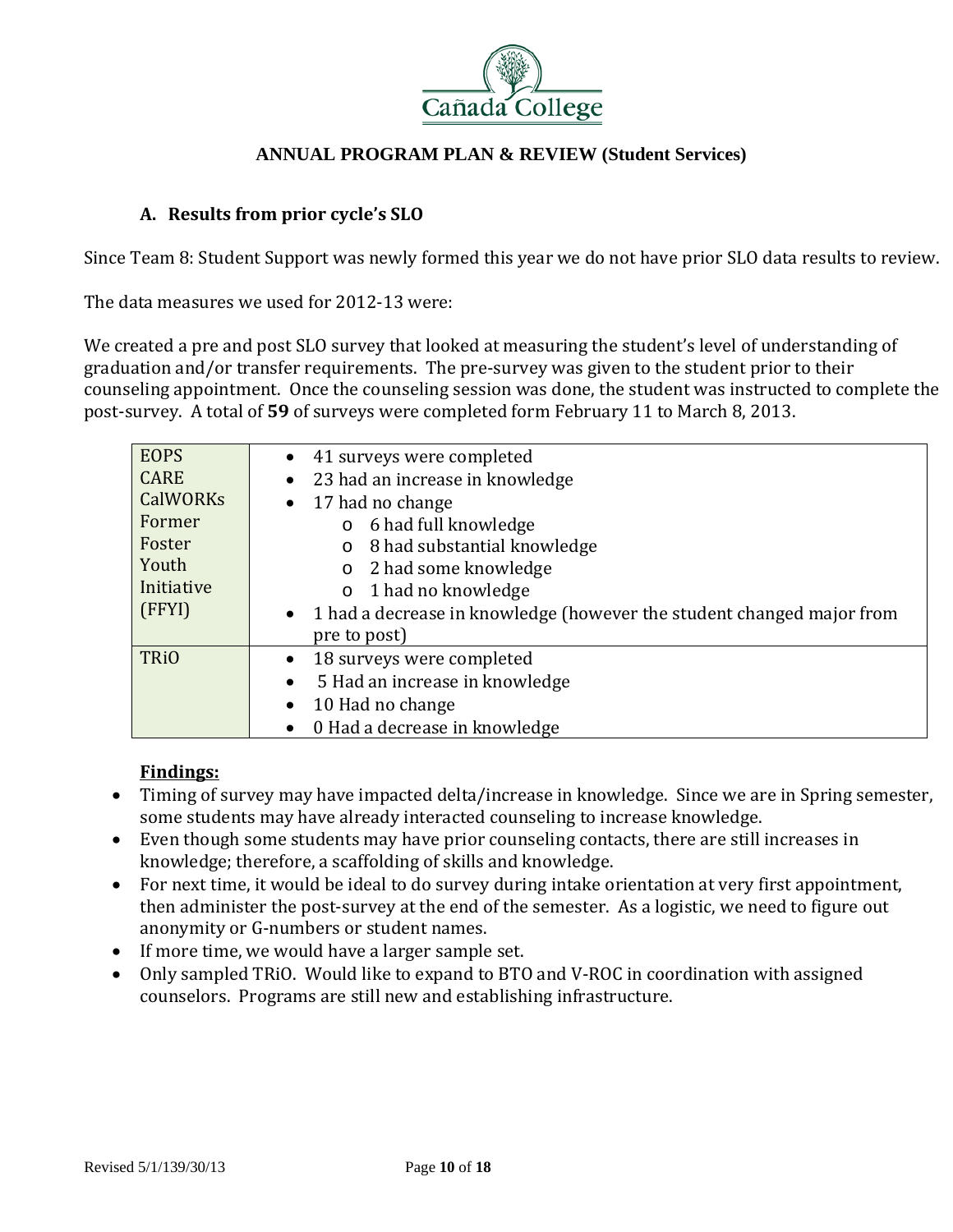

#### **B. Current SLO and relationship to College SLO or Strategic Directions**

According to Cañada College's Educational Master Plan, the following College goals and strategic objectives align with our SLO:

#### **College Goals:**

**Goal Four:** Improve success, retention, and persistence of students who are in basic skills classes, including English as a Second Language

**Goal Five:** Improve the persistence and transfer rate of students enrolled in transferable courses. **Goal Eleven:** Improve number of certificate and degree awards.

Goal Four, Five, and Eleven are indirectly correlated; by virtue that success, retention, and persistence depends on the students' ability to understand the requirements for graduation and/or transfer. Meeting with a counselor regularly and creating and having an up-to-date SEP, helps them stay focused on their education goals and persist from semester to semester.

#### **Strategic Objectives:**

**Objective 2.4:** Improve entry by identifying clear student pathways for basic skills, career/technical, general transfer, specific majors, and courses/programs.

**Objective 2.6:** Improve progress through increased intentional counseling and other services to guide students to completion of their goals.

• Given the results from the last SLO, did you keep the same SLO or develop a new one? Why?

As stated previously, we created a new SLO because this Program Team was formed this year.

#### **C. Action Plan**

Based on the results for the 2012-2013 student survey, we have decided to:

- Administer the pre-survey during intake orientation,
- Post-survey at the end of Fall semester where they have final

## **5. Student Area Outcomes** (SAOs) **A**. **Results from prior cycle's SAO**

Not applicable. We were not a program team in 2011-2012. However, our programs collected annual data listed below: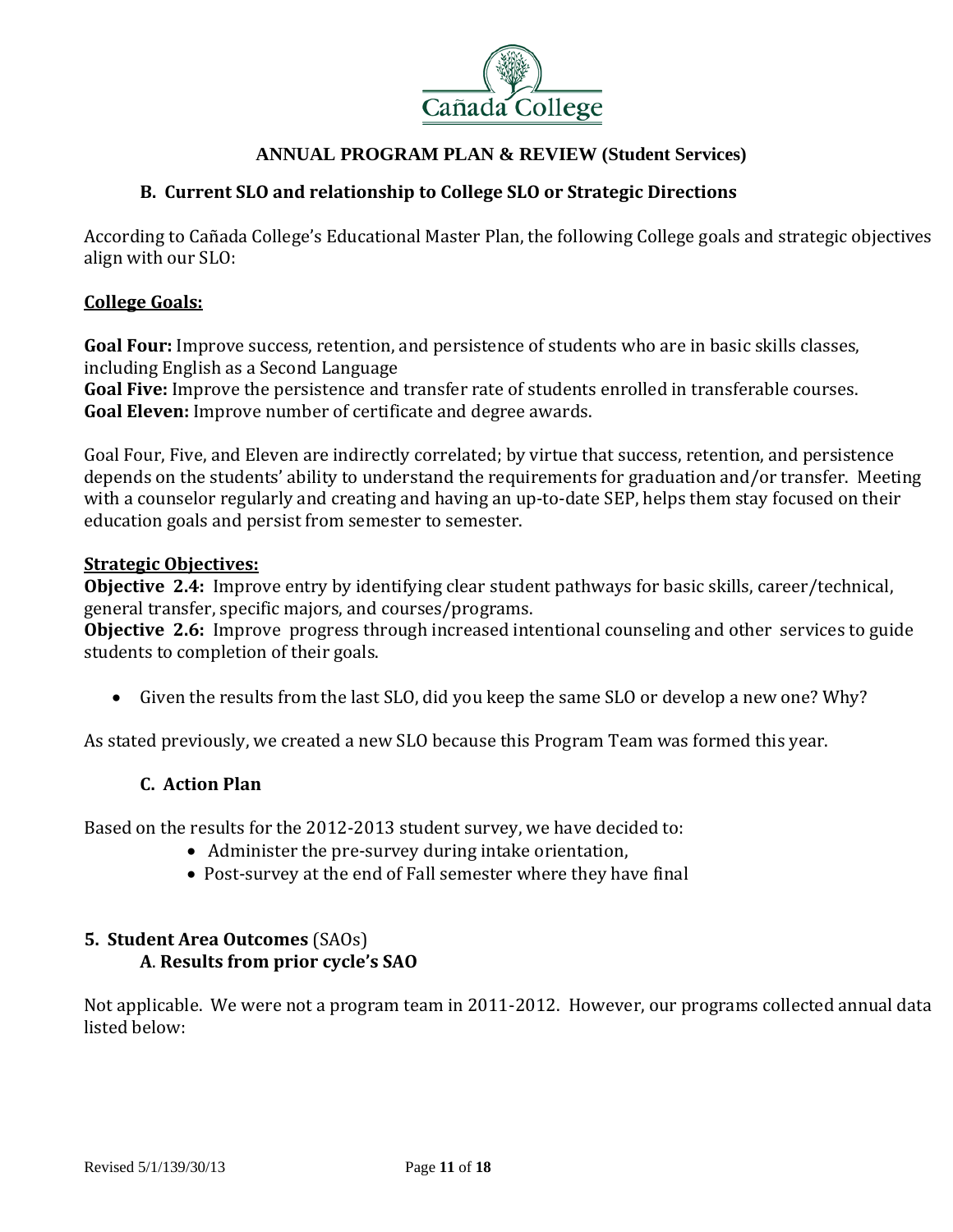

## **B. Current SAO and relationship to College SLO or Strategic Directions**

All programs in Student Support are required to demonstrate that students have met minimum appointments for counseling, tutoring, and support services. To document these services, our programs have developed an incentive program to track active students.

Our SAO is to strengthen our system of tracking student contacts and incentivizing it with retained active status and/or intrinsic academic rewards such as book vouchers, grants, cultural enrichment, equipment loan eligibility, etc.

## **Teaching and Learning Objective 1.4: Create and implement a student engagement plan to integrate the college experience inside and outside the classroom, enhance the college experience,**

#### **and promote retention and success.**

#### **C. Action Plan**

Both programs already go over program requirements at orientation, detailing how a student needs to meet with counseling, tutoring, and support services.

Develop a timeline to check contacts of program participants during benchmark periods.

Develop a form or a card to students self-monitor contacts for reward points.

Clarify benefits/rewards/incentives to students regularly (consider email, information at orientation, facebook, flyers, etc., websites)

Criteria for Assessment:

- Increased participation as demonstrated by program database and SARS documentation
- Fewer students on alert
- Fewer program dismissals

From this assessment, our programs can determine:

- If program expectations of what is required of an active participant are clear.
- How and what type of academic intrinsic rewards incentivize persistence.
- What are the most relevant topics that interest students.
- How do we strengthen our campaign throughout the semester.
- How do we triage students who are not meeting active status.

## **6. Resource Identification**

#### **A. Faculty and Staff hiring requests**

| <b>EOPS</b>     | 1. Full-time EOPS/CARE/CalWORKs/FFYI Director               |  |
|-----------------|-------------------------------------------------------------|--|
| <b>CARE</b>     | 2. Part-time CARE and CalWORKs Program Services Coordinator |  |
| <b>CalWORKs</b> |                                                             |  |
|                 |                                                             |  |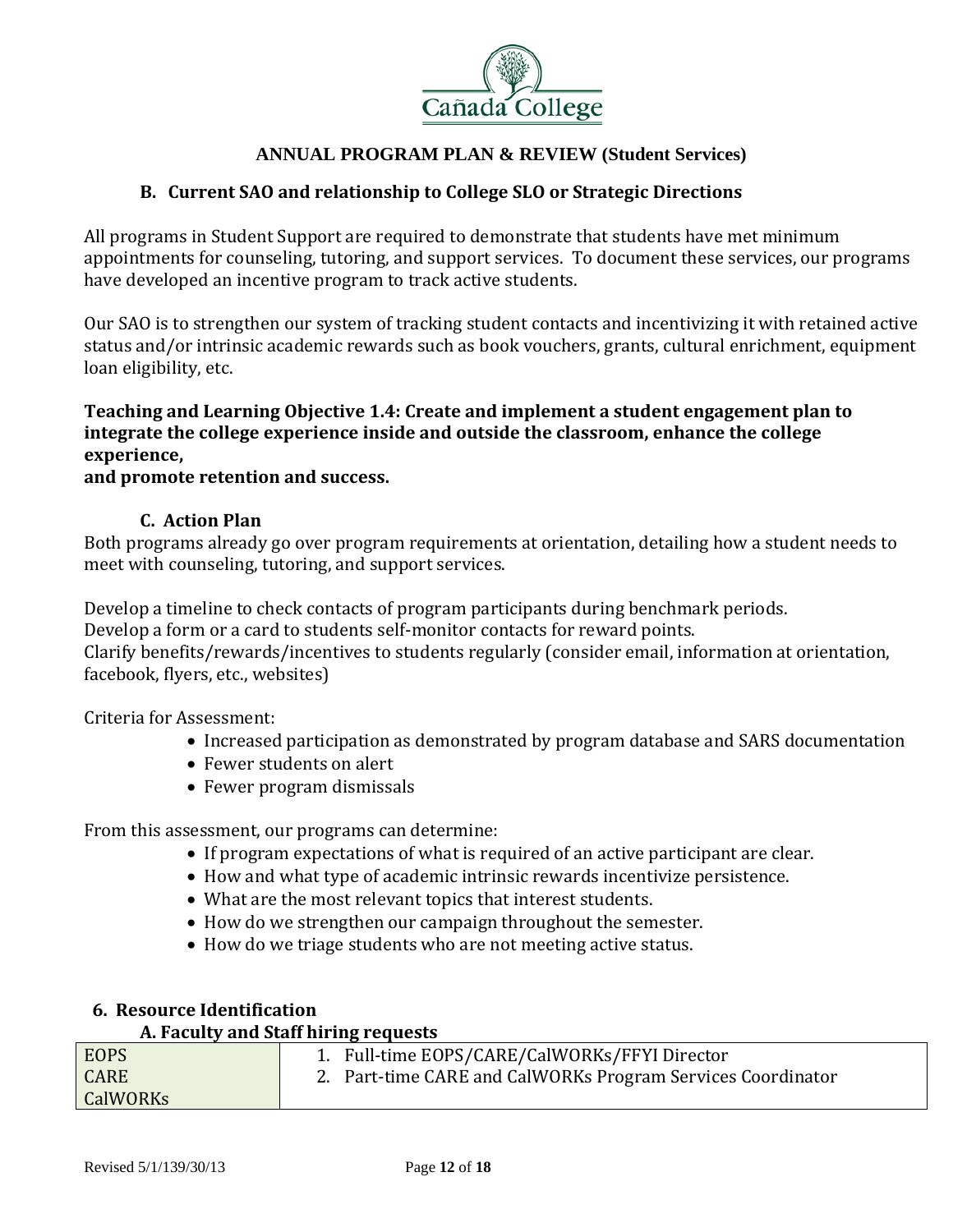

| <b>Former Foster Youth</b>       |                                                                                                                                                                                                                                                                                                                                                                                                                                                                                                                                                                                                                                                                                                  |
|----------------------------------|--------------------------------------------------------------------------------------------------------------------------------------------------------------------------------------------------------------------------------------------------------------------------------------------------------------------------------------------------------------------------------------------------------------------------------------------------------------------------------------------------------------------------------------------------------------------------------------------------------------------------------------------------------------------------------------------------|
| Initiative (FFYI)<br><b>TRiO</b> | 1. Full-time TRiO/Student Support Faculty Coordinator/Counselor<br>2. Full-Time TRiO/Student Support Office Assistant, especially to support<br>expanded departments.                                                                                                                                                                                                                                                                                                                                                                                                                                                                                                                            |
| <b>BTO</b>                       | 1. Permanent Retention Specialist: Find sustainable means to support eh<br>staffing due to threats of constant transition of short-term temporary<br>employees. Find other means to either secure more permanent position<br>via Measure G or other sustainable funding source.<br>2. Establish 1-2 Peer Mentors cross-trained through BTO and funded via<br>STEM Center/MESA to readily support STEM interested mentees.<br>3. Establish 1-2 Peer Mentors cross-trained through BTO and funded via<br>A2BV University Center to readily support A2B interested mentees.<br>4. Establish 1-2 Peer Mentors cross-trained through BTO and funded via V-<br>ROC to readily support Veteran mentees. |
| V-ROC                            | 1. 1. Permanent Retention Specialist: Find sustainable means to support eh<br>staffing due to threats of constant transition of short-term temporary<br>employees. Find other means to either secure more permanent position<br>via Measure G or other sustainable funding source. Increase hours from<br>10 hours to 30 hours per week.<br>2. Establish 1-2 Peer Mentors cross-trained through BTO and funded via V-<br>ROC to readily support Veteran mentees.<br>Work Study – Student Assistant (preferably a Veteran or spouse of a<br>3.<br>veteran)                                                                                                                                        |

# **C. Professional Development needs**

| <b>EOPS</b><br><b>CARE</b>                                         | 1. On-going professional development is required for EOPS/CARE and<br>CalWORKs.                                                                                                                                                                                                                                                                                                                                                                                                                                              |
|--------------------------------------------------------------------|------------------------------------------------------------------------------------------------------------------------------------------------------------------------------------------------------------------------------------------------------------------------------------------------------------------------------------------------------------------------------------------------------------------------------------------------------------------------------------------------------------------------------|
| <b>CalWORKs</b><br><b>Former Foster Youth</b><br>Initiative (FFYI) | 2. Continue to encourage faculty and staff to attend CIETL workshops and<br>any other relevant outside trainings.                                                                                                                                                                                                                                                                                                                                                                                                            |
| <b>TRiO</b>                                                        | 1. Director: Annual Regulations & Legislation Conference at Washington D.C<br>2. Director: Policy Seminar at Washington D.C.<br>3. Regional Professional Development Seminar in Western United States<br>4. CSU and other transfer-related conferences for counseling team<br>5. Ongoing local professional development for TRiO staff, including but not<br>limited to:<br>• Disability advocacy and collaboration with Disability Resource<br>Center<br>• Effective and promising practices for persistence, good academic |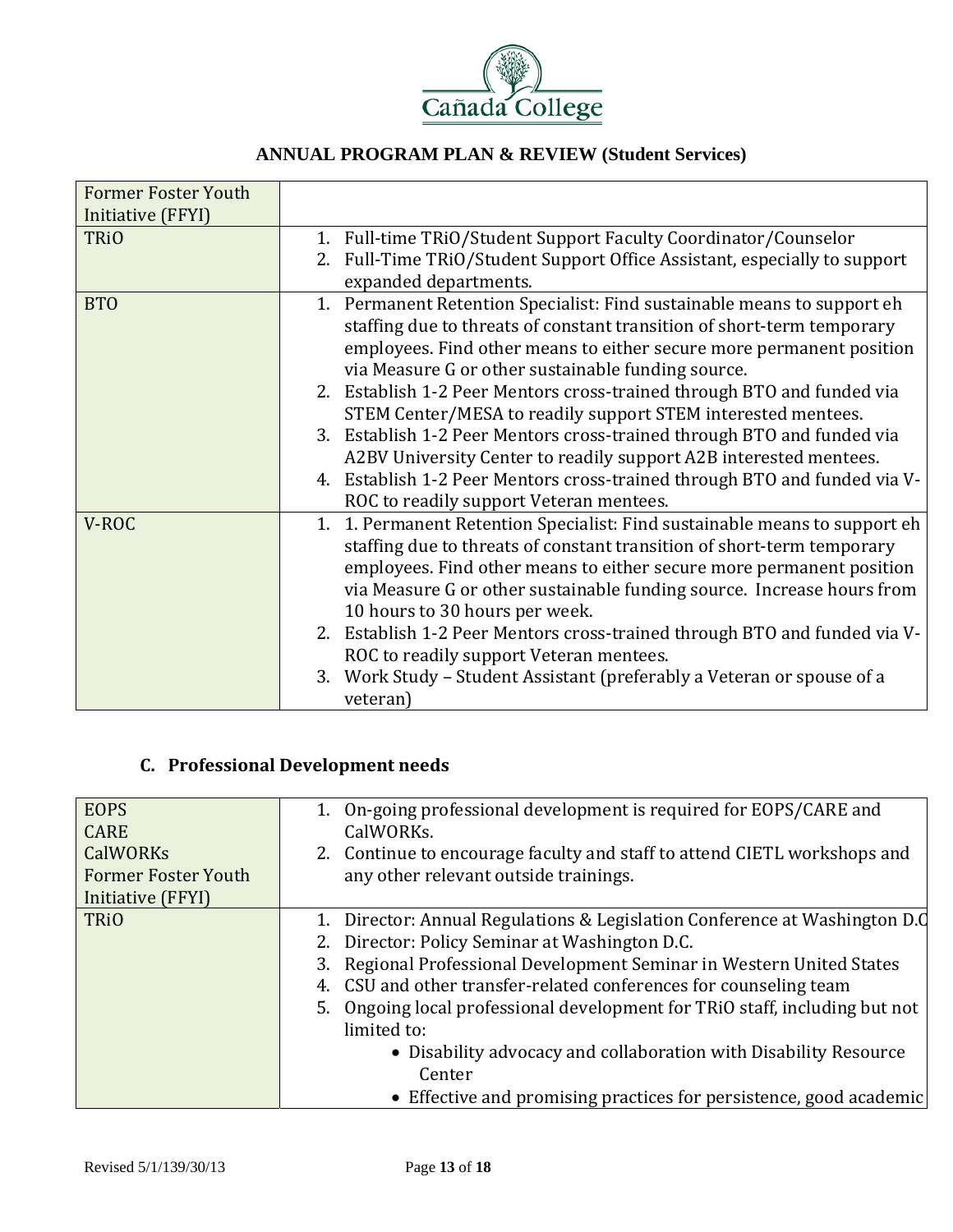

|            | standing, and graduation/transfer support.                                                                                                                                                                                               |
|------------|------------------------------------------------------------------------------------------------------------------------------------------------------------------------------------------------------------------------------------------|
|            | • Effective and promising practices for tutoring pedagogy, especially                                                                                                                                                                    |
|            | in working with students from first generation backgrounds and<br>students with disability.                                                                                                                                              |
|            | • Financial Literacy training for trainers.                                                                                                                                                                                              |
| <b>BTO</b> | • Effective and promising practices for persistence, good academic<br>standing, graduation/transfer support.                                                                                                                             |
|            | • Effective and promising practices for tutoring pedagogy, especially<br>in working with students from first generation backgrounds and<br>students with disability.                                                                     |
|            | • Financial Literacy training for trainers                                                                                                                                                                                               |
|            | •Continued training for effective and promising practices for<br>supporting AB540 and undocumented students - partner with<br><b>Educators for Fair Consideration</b>                                                                    |
|            | • Effective and promising practices for peer mentorship                                                                                                                                                                                  |
| V-ROC      | • Effective and promising practices for persistence, good academic<br>standing, graduation/transfer support especially as it relates to<br>veterans.                                                                                     |
|            | •Continued training in wellness and mental health, especially in<br>regards to Traumatic Brain Injury and Post Traumatic Stress<br>Disorder                                                                                              |
|            | •Continued training for coordination of Certifying Official, VA<br>designated counselor, V-ROC retention specialist and other V-<br>ROC affiliated staff, such as the Veterans Summit hosted by<br><b>California Community Colleges.</b> |
|            | • Financial Literacy training for trainers.                                                                                                                                                                                              |
|            | • Coordinate District SMCCD collaborative peer sharing via campus visits<br>and mutual learning                                                                                                                                          |
|            | • Continue Kognito Veterans in Distress Training                                                                                                                                                                                         |
|            | •Continued outreach and learningof local community agencies, services,<br>people, and resources                                                                                                                                          |

## **D. Equipment requests – must be related to instruction**

| <b>Program</b>          | <b>Equipment</b> | <b>Description</b>                     | <b>Vendor</b> | Quantity | <b>Total Cost</b> |
|-------------------------|------------------|----------------------------------------|---------------|----------|-------------------|
| <b>EOPS</b>             | Laptops          | Every semester we loan laptop District |               |          | \$11,000.00       |
| <b>CARE</b>             |                  | to students. We have a limited Vendor  |               |          |                   |
| CalWORKs                |                  | number of and the need is high         |               |          |                   |
| <b>Former Foster</b>    |                  | Every year we lose 1-3 laptops         |               |          |                   |
| <b>Youth Initiative</b> |                  | due to damages.                        |               |          |                   |
| (FFYI)                  |                  |                                        |               |          |                   |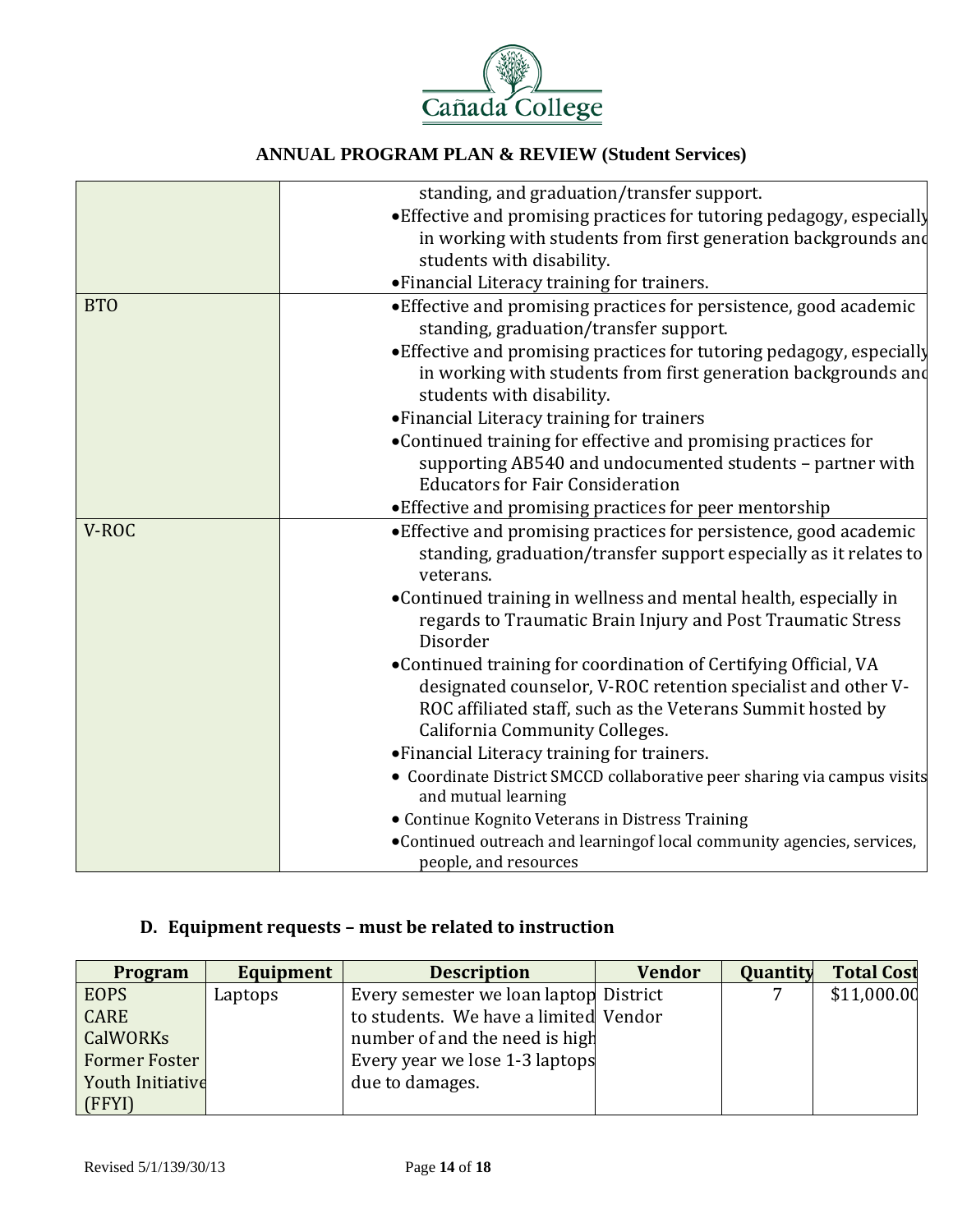

| <b>EOPS</b>     | Color printer            | Need to replace the color                                   | District      | $\mathbf 1$  | \$600.00     |
|-----------------|--------------------------|-------------------------------------------------------------|---------------|--------------|--------------|
| <b>CARE</b>     |                          | printer that has not worked in                              | Vendor        |              |              |
| <b>CalWORKs</b> |                          | almost two years. We print                                  |               |              |              |
| Former          |                          | various documents for the                                   |               |              |              |
| Foster          |                          | Programs that necessitate colo                              |               |              |              |
| Youth           |                          |                                                             |               |              |              |
| Initiative      |                          |                                                             |               |              |              |
| (FFYI)          |                          |                                                             |               |              |              |
| <b>EOPS</b>     | Scanner                  | Since the State requires we                                 | District      | $\mathbf{1}$ | \$1,225.00   |
| <b>CARE</b>     |                          | maintain student information                                | Vendor        |              |              |
| <b>CalWORKs</b> |                          | for a minimum of 5 years, ever                              |               |              |              |
| Former          |                          | semester we scan students'                                  |               |              |              |
| Foster          |                          | documents. Our current                                      |               |              |              |
| Youth           |                          | scanner is unreliable and we                                |               |              |              |
| Initiative      |                          | are using A&R's scanner at the                              |               |              |              |
| (FFYI)          |                          | moment. However this is                                     |               |              |              |
|                 |                          | cannot be a permanent solutio                               |               |              |              |
| <b>EOPS</b>     | Digital camera           | Through pictures we documen District                        |               | $\mathbf{1}$ | \$400.00     |
| <b>CARE</b>     |                          | the various events/activities w Vendor                      |               |              |              |
| <b>CalWORKs</b> |                          | have throughout the year                                    |               |              |              |
| Former          |                          | (newsletter, website, flyers,                               |               |              |              |
| Foster          |                          | etc.)                                                       |               |              |              |
| Youth           |                          |                                                             |               |              |              |
| Initiative      |                          |                                                             |               |              |              |
| (FFYI)          |                          |                                                             |               |              |              |
| <b>TRiO</b>     | <b>SARS Touch</b>        | This computer will be                                       |               | 1 shared     | \$1200-1500  |
|                 | Screen Log-in            | important for pulling queries                               |               | with BTO)    |              |
|                 | Computer                 | and reports in addition to                                  |               |              |              |
| <b>BTO</b>      | <b>1.SARS Touch</b>      | documenting usage of services                               |               | 1 shared     | \$1200-1500  |
|                 | Screen Log-in            | 1. This computer will be                                    |               | with TRiO    |              |
|                 | Computer                 | important for pulling queries<br>and reports in addition to |               |              |              |
|                 |                          | documenting usage of services                               |               |              |              |
|                 | 2.Desktop                |                                                             |               |              |              |
|                 | Computers (3)            |                                                             |               |              |              |
|                 |                          |                                                             |               |              |              |
|                 | 3.Laptops(2)             |                                                             |               |              |              |
| V-ROC           | 1. SARS Touch            | As stated in our Veteran                                    | 1. District   | 1.1          | 1. \$1200-   |
|                 | Screen Log-i             | Community Advisory Board, V                                 | Vendor        |              | 1500         |
|                 | Computer                 | ROC will need to create a                                   |               | 2.10         |              |
|                 | <b>Scribe Pens</b><br>2. | system to document usage of                                 | 2. (Possible  |              | \$1000<br>3. |
|                 |                          | the space, especially as it relate                          | donation from |              | (Possible    |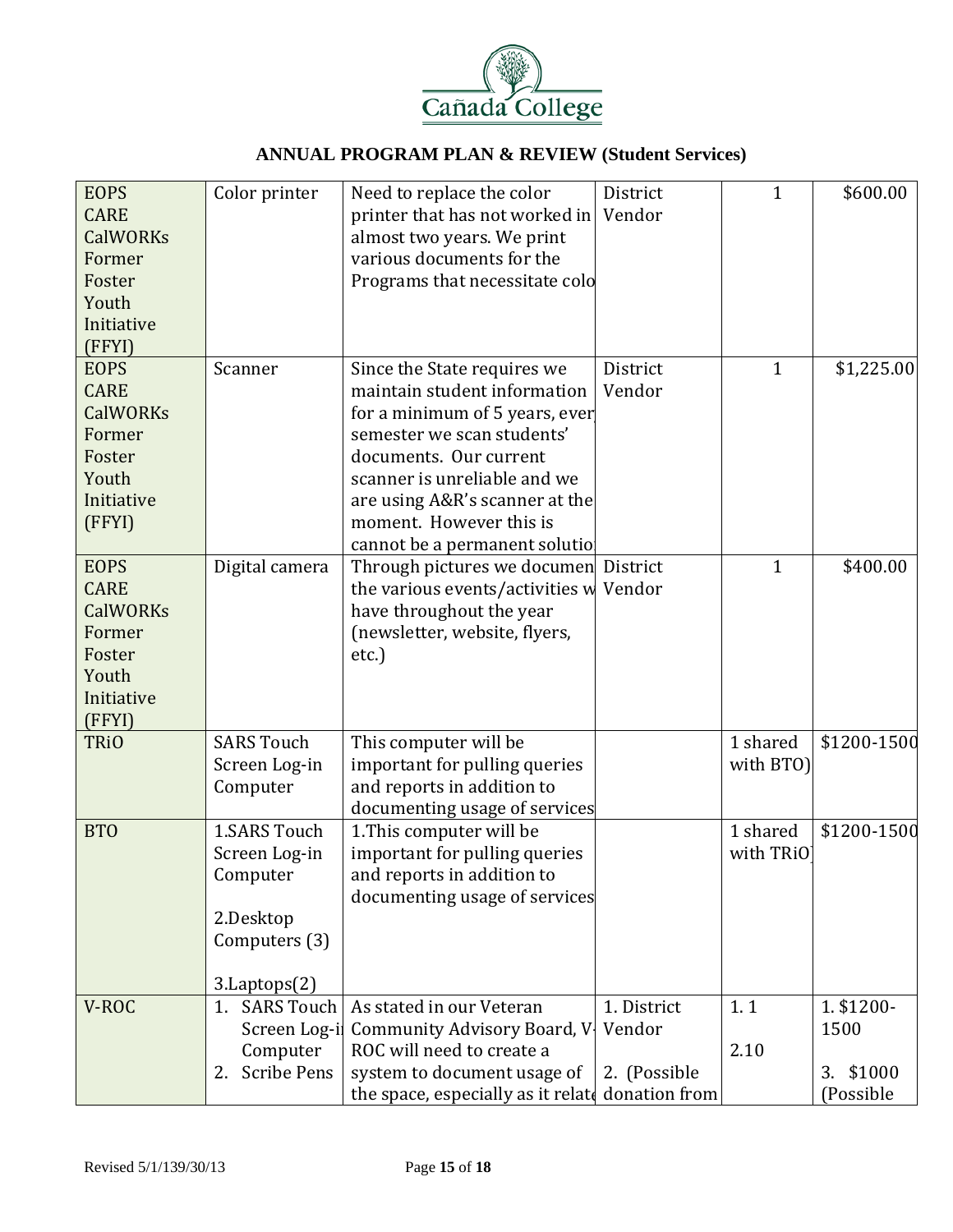

|  | to connecting with resources     | Rotary Club)    | donation    |
|--|----------------------------------|-----------------|-------------|
|  | such as the Certifying Official, | District Vendol | from Rotary |
|  | VA designated counselor, and     | and or          | Club)       |
|  | the possible expansion of        | amazon.com      |             |
|  | staffing for Veteran Peer        |                 |             |
|  | Mentors. This computer will b    |                 |             |
|  | important for pulling queries    |                 |             |
|  | and reports in addition to       |                 |             |
|  | documenting usage of services    |                 |             |
|  |                                  |                 |             |
|  | 2. To provide accommodations     |                 |             |
|  | for universal learning.          |                 |             |

## **D. Office of Planning, Research & Student Success requests**

|                      | Data Request                                          | Justification                            |  |  |
|----------------------|-------------------------------------------------------|------------------------------------------|--|--|
| <b>EOPS</b>          | Due to how projects are prioritized in the            | The data provided will allow us to<br>1. |  |  |
| <b>CARE</b>          | Office of Planning, Research & Student Success        | better plan and support program          |  |  |
| <b>CalWORKs</b>      | at Cañada College we have not been able to            | services                                 |  |  |
| <b>Former Foster</b> | have relative data for our Programs. Once this        | 2. This data can be documented in        |  |  |
|                      | Youth Initiative is available to us we would request: | the annual program reports due t         |  |  |
| (FFYI)               | 1. The number of EOPS/CARE and                        | the CCCCO.                               |  |  |
|                      | CalWORKs students who complete                        | 3. It is an indicator of how the         |  |  |
|                      | certificates and degrees on an annual                 | counseling and other services            |  |  |
|                      | basis. (including alumni)                             | support student persistence rates        |  |  |
|                      | 2. The number of EOPS/CARE and                        | 4. All data can be used to               |  |  |
|                      | CalWORKs students who transfer to 4-                  | substantiate additional funding          |  |  |
|                      | year universities.                                    | requests.                                |  |  |
|                      | 3. Compare EOPS and non-EOPS students                 |                                          |  |  |
|                      | persistence rates                                     |                                          |  |  |
| <b>TRiO</b>          | 1. Cross-reference of data of first-generation low    | 1. The data will allow us to see         |  |  |
|                      | income students, and students with disability for     | program impact. Such data will           |  |  |
|                      | Persistence<br>$\bullet$                              | also be useful in re-writing a           |  |  |
|                      | <b>Good Academic Standing</b>                         | proposal for the upcoming 2015-          |  |  |
|                      | Graduation                                            | 2020 Grant competition.                  |  |  |
|                      | Graduation AND transfer combined goal                 | Early Outreach to increase<br>2.         |  |  |
|                      |                                                       | retention and good academic              |  |  |
|                      | 2. Query for Math and English placement of TRiO       | standing.                                |  |  |
|                      | cohorts early in the semester                         |                                          |  |  |
| <b>BTO</b>           | 1. Cross-reference of data of first-generation low    | The data will allow us to see<br>3.      |  |  |
|                      | income students, and students with disability for     | program impact, and effective use        |  |  |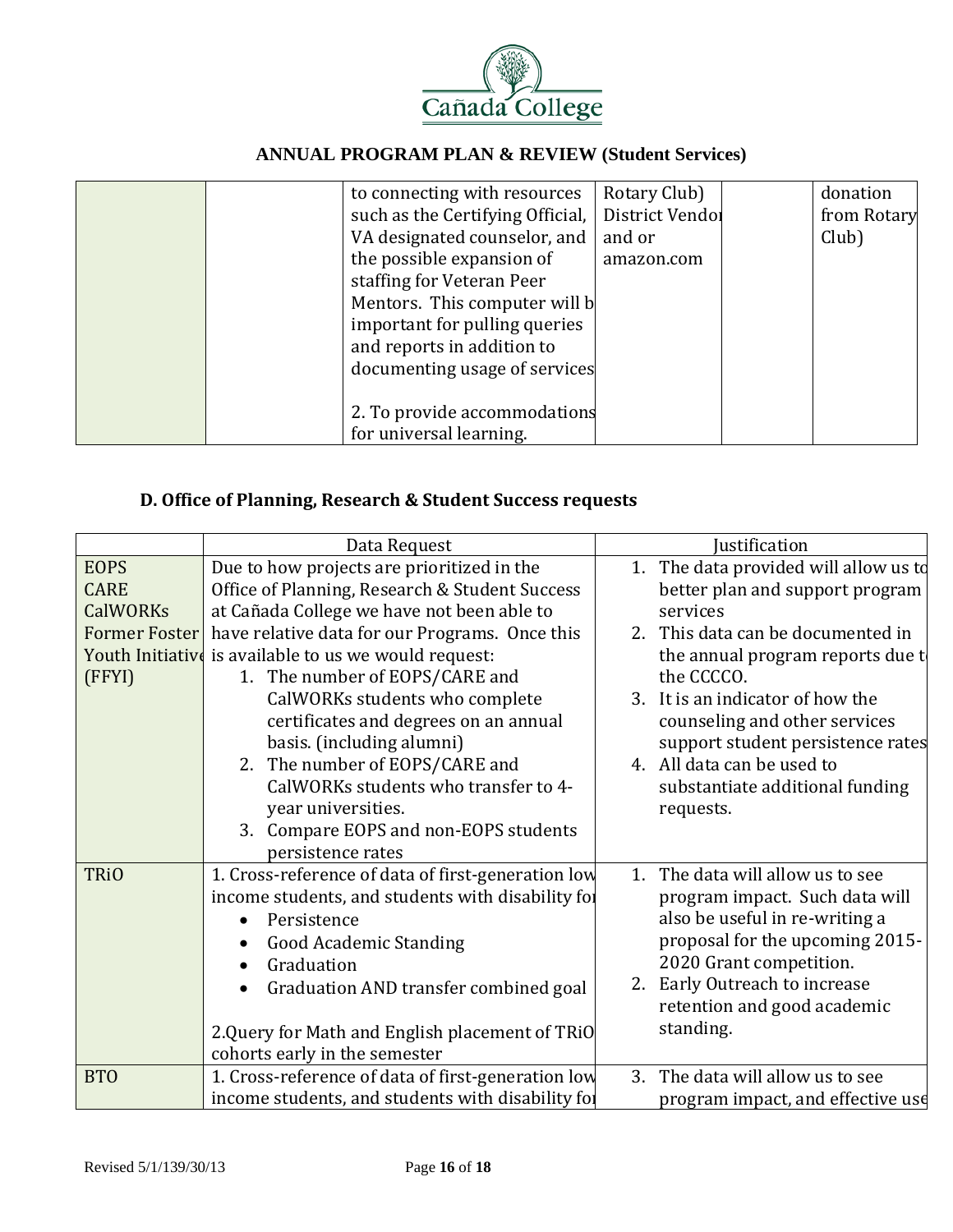

|       | Persistence<br>$\bullet$                        | of Measure G dollars. Such data           |
|-------|-------------------------------------------------|-------------------------------------------|
|       | <b>Good Academic Standing</b>                   | will also be useful in re-writing a       |
|       | Graduation                                      | proposal for seeking other fundin         |
|       | Graduation AND transfer combined goal           | opportunities such as Atkinson            |
|       |                                                 | Foundation, Silicon Valley                |
|       | 2.AB540 and undocumented student data (in       | Community Foundation, etc.                |
|       | aggregate to protect student confidentiality)   |                                           |
| V-ROC | Number of Veterans at Cañada College<br>1.      | 1. Such data can help us project if       |
|       | 2. Number of Veterans receiving benefits        | facilities and services are adequate for  |
|       | Focus Group to gather qualitative data on<br>3. | either an increasing or declining veteran |
|       | how to sustain and grow V-ROC services.         | population. Moreover, such data can hel-  |
|       |                                                 | us see trends in veteran enrollment,      |
|       |                                                 | persistence, graduation/transfer. Such    |
|       |                                                 | data can be cross-referred to see if      |
|       |                                                 | neighboring institutions are attracting   |
|       |                                                 | more veterans, and conversations can      |
|       |                                                 | start on how to create an environment at  |
|       |                                                 | Cañada to serve more veterans.            |
|       |                                                 | 2. Such data can help us possibly seek    |
|       |                                                 | other funding sources such as VA work-    |
|       |                                                 | study depending on the number of          |
|       |                                                 | Veterans served at our institution.       |
|       |                                                 | 3. Qualitative data on how to sustain and |
|       |                                                 | grow V-ROC services.                      |

## **E. Facilities requests**

| <b>EOPS</b>     | EOPS/CARE/CalWORKs/FFYI would like to secure a permanent space. In 2010                              |
|-----------------|------------------------------------------------------------------------------------------------------|
| <b>CARE</b>     | EOPS/CARE/CalWORKs student study area was used as swing space due to remodeling to                   |
| <b>CalWORKs</b> | building 5 and the addition of CIETL. When the remodeling was completed that space was               |
| Former Foster   | not returned to the Programs. The area was used by students to study, EOPS Cub meetings              |
|                 | Youth Initiative EOPS/CARE/CalWORKs /FFYI activities, food pantry, computer and printing usage, text |
| (FFYI)          | book library, etc. This has also limited the opportunity for the Programs to offer additiona         |
|                 | academic support and resources due to the lack of space. The need to have space close to             |
|                 | the EOPS/CARE/CalWORKs office allows the programs to build community, a safe haven to                |
|                 | study, and to connect with students. This is shown in programs that are at Cañada already            |
|                 | (i.e. TRiO, STEM, etc.).                                                                             |
| <b>TRiO</b>     | Student Support & TRiO would like to secure a more permanent space large enough to                   |
|                 | accommodate frequent workshops. This space can also be used to perhaps accommodate                   |
|                 | Financial Literacy Workshops and partner agencies. This space can also be shared with                |
|                 | Beating the Odds and Veterans to centralize Student Support programs. Significant                    |